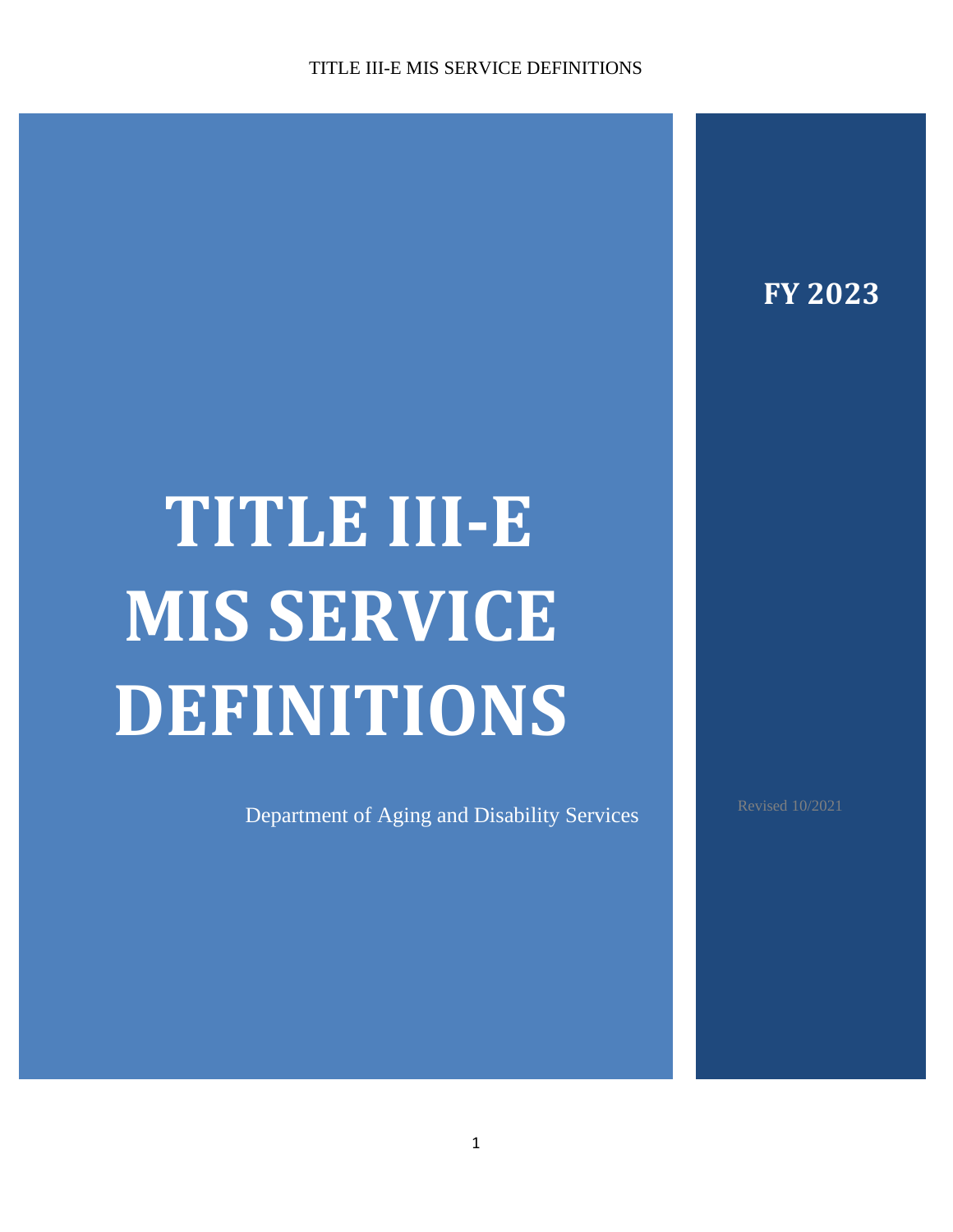## TITLE III-E MIS SERVICE DEFINITIONS

**Service Unit**: The service unit that is associated with a particular service is provided in parentheses next to the service name. This is the unit that must be used to calculate the monthly units received by a consumer. **Most of the services listed below require socio-demographic reporting on** *BOTH* **the caregiver and the care recipient.**

#### **1. NFCSP Benefits Education** (One Session)

Educational programs offered through the NFCSP that are designed to increase caregivers' awareness of available government and non-government programs that assist them in meeting their needs and finding supports and solutions for challenges associated with caregiving. These programs provide detailed service information, including eligibility requirements and places where services are delivered. This service is recorded directly to the caregiver and is reported individually unless approved by the NFCSP statewide coordinator to report aggregately. Approval for aggregate reporting is given on a case-by-case basis.

#### 2. **NFCSP Caregiver Counseling** (One Hour)

A service designed to support caregivers and assist them in their decision-making and problem solving. Counselors have the capacity to work with older adults, families and caregivers and to understand and address the complex physical, behavioral and emotional problems related to caregiving. This includes counseling to individuals or in group sessions. Counselors must be degreed and/or credentialed professionals licensed by the State of Connecticut and include: Psychiatrists, Psychologists, Psychiatric Nurse Practitioners, Therapists, Professional Counselors and Clinical Social Workers. This service is recorded directly to the caregiver.

#### **3. NFCSP Caregiver Support Groups Monthly** (One Session) (Aggregate)

Support groups are led by a trained individual, moderator, or professional, as designated by the SUA, who facilitates groups of NFCSP caregivers in discussing their common experiences and concerns and developing a mutual support system. These support groups can help participants cope with issues that include isolation, role reversal, depression, change in social supports, relationship changes, how to advocate for the care recipient, etc. Support groups are typically held on a regularly scheduled basis and may be conducted in person, over the telephone, or online. Caregiver Support Groups do not include "caregiver education groups," "peer-to-peer support groups," or other groups primarily aimed at teaching skills or meeting on an informal basis without a facilitator who possesses training and/or credentials as required by the SUA. Facilitators may include psychologists, licensed counselors, persons with a bachelor's or master's degree in social work. Facilitators can also include individuals who are certified through a SUA-approved, evidence-based practice program such as *Powerful Tools for Caregivers*, *Savvy Caregivers*, *REACH Community (Resources for Enhancing Alzheimer's Caregivers Health in the Community)*, and *Stress-Busting Program for Family Caregivers*. This service is reported aggregately in the consumer group (Agency Name) NFCSP Caregiver Support Group. This service records the number of caregiver support group sessions conducted by the provider and the number of consumers that attended such sessions for the report month.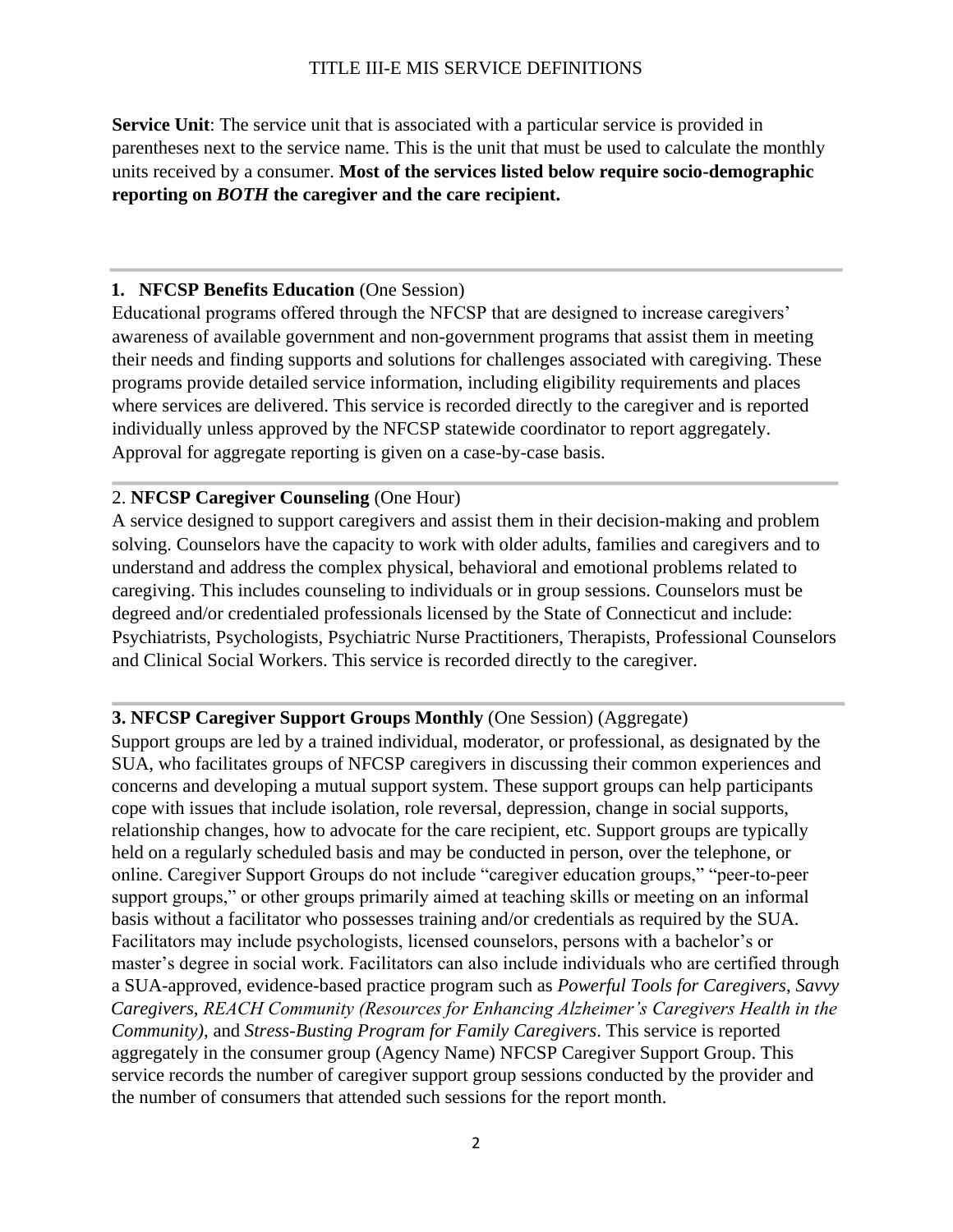# **4. NFCSP Caregiver Training** (One Hour)

NFCSP Caregiver Training provides caregivers who participate in the NFCSP with information to improve knowledge and enhance specific skills related to caring for older individuals, children under age 18 and adult children between age 18 and 59 with a disability. Training sessions may include skills related to home emergency planning and preparedness, medication and financial management, health, and nutrition, including disease specific needs, communication with health care providers and other family members, and assistance with activities of daily living, such as bathing and dressing. Training may include the use of evidence based programs; be conducted in person or on-line; and be provided in individual or group settings. Regardless of the manner in which the service is provided, the required demographic data outlined, by the SUA, MUST be collected for both the caregiver and care recipient.

## **5. NFCSP Case Management** (One Hour)

NFCSP Case Management is a service provided to the caregiver, at the direction of the caregiver, by an individual who is trained or experienced in case management skills to assess needs and arrange, coordinate and monitor a package of services that meets the caregiver's needs. This service includes activities and coordination such as: 1) a comprehensive assessment of the caregiver, including physical, psychological and social needs, 2) develop, implement monitor and adjust a service plan in conjunction with the caregiver that uses formal services, including those from other plans, as well as informal services to meet the needs of the caregiver identified in the assessment, 3) coordinate and monitor service deliveries, 4) advocate on behalf of the caregiver for needed services or resources, 5) authorize payment for services and, 6) conduct an annual reassessment, as required. NFCSP Case Management is recorded directly to the caregiver.

## **6. NFCSP Day Care** (One Hour)

NFCSP Day Care provides short-term respite to caregivers in the NFCSP by providing personal care for dependent adults in a supervised, protective, congregate setting during some portion of a twenty-four-hour day. Services offered in conjunction with adult day care frequently include social and recreational activities, training, counseling and meals for adult day care participants while at the facility. Day care programs may also provide services such as rehabilitation, medications assistance and personal care assistance. This service is a reciprocal service that is applied to the care recipient. One unit of NFCSP Respite Out-of-Home Day is applied to the caregiver for each unit of NFCSP Day Care that is recorded to the care recipient. The fund identifier *FC Day Care* must be applied when delivering NFCSP Respite Out-of-Home Day to the caregiver.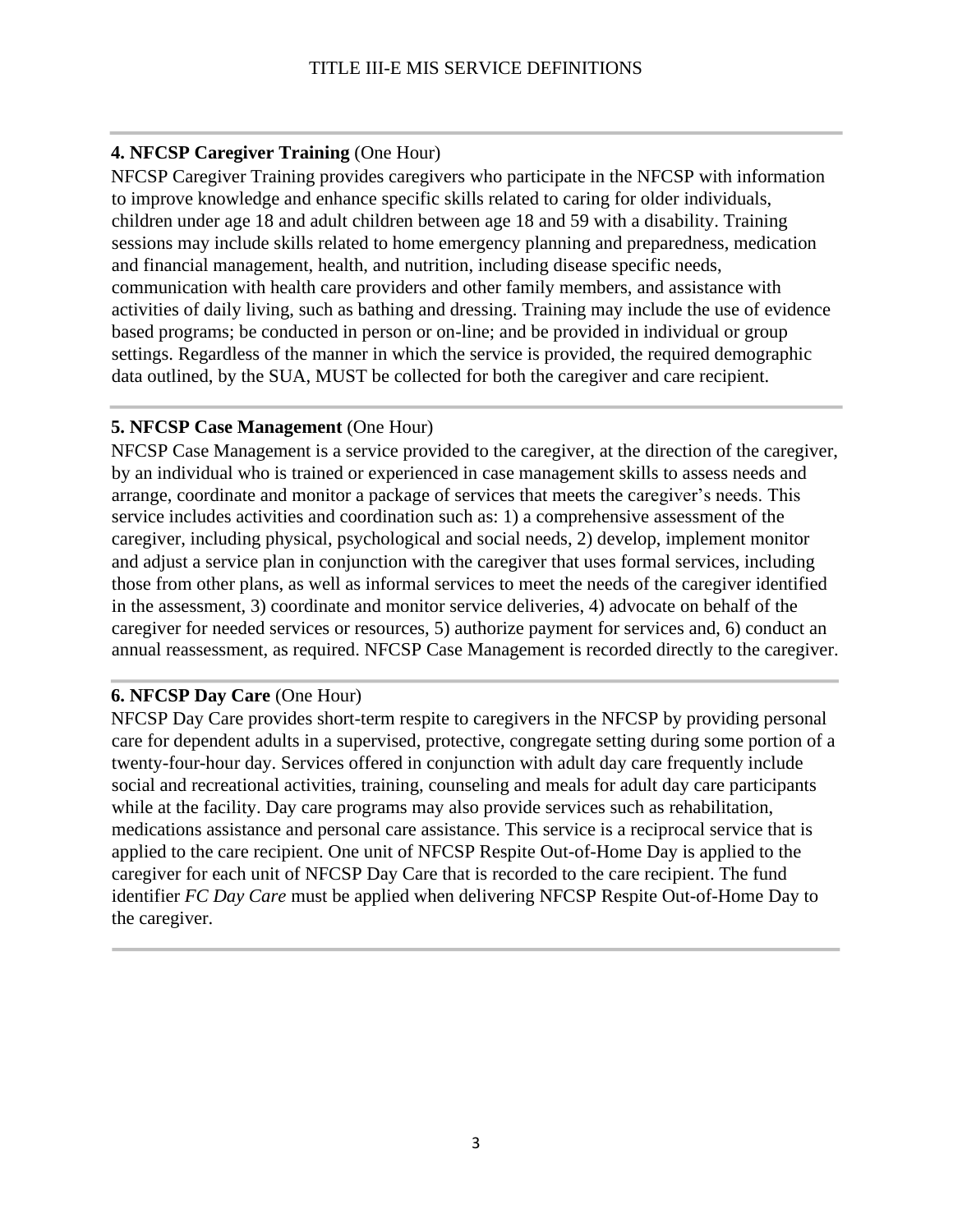## **7. NFCSP Information and Assistance** (One Contact)

A service for NFCSP caregivers that: (A) provides current information on opportunities and services that are available to caregivers and their care recipients in their communities, including information related to assistive technology; (B) assesses problems and capacities; (C) links to available opportunities and services; and (D) ensures, to the maximum extent practicable, that caregivers receive needed services and are aware of available opportunities by establishing adequate follow-up procedures. This service should be recorded directly to the caregiver whenever possible. When it is not practical to report individual caregivers, caregivers may be reported aggregately. The NFCSP statewide coordinator at the SUA approves, on a case-by-case basis, whether this service is reported individually or aggregately. Services cannot be provided aggregately until approval is granted.

# **8. NFCSP Outreach** (One Contact)

Interventions initiated by an agency or organization delivering NFCSP services for the purpose of identifying and reaching out to individual caregivers that might potentially benefit from existing services and benefits and encouraging their use of such services. This outreach is tailored to the needs of the individual caregiver.

# **9. NFCSP Personal Care Worker** (One Hour) *Reciprocal Service*

An individual employed by a home health agency who provides a combination of homemaking services such as cleaning, laundry, and other household chores as well as hands-on care including assistance with ambulating, eating, bathing, dressing, toileting and transferring. A personal care worker allows consumers greater flexibility in the receipt of services. This service is a reciprocal service that is applied to a care recipient in the NFCSP. One unit of NFCSP Respite In-Home respite is applied to a caregiver for each unit of NFCSP Personal Care Worker that is recorded to the care recipient. The fund identifier *FC Personal Care Worker* must be applied when delivering NFCSP Respite In-Home to the caregiver.

# **10. NFCSP Public Information Services** (One Activity) (Aggregate)**(formerly known as Public Education)**

A public and media activity that provides caregivers, as a targeted audience, information that includes but is not limited to available services, issues related to caregiving and caregiver stress. Public activities may include in-person or virtual interactive presentations, booths/exhibits at fairs, conferences, public service announcements, distribution of pamphlets and newsletters, and radio, TV or web site events. This service is intended for large audiences and is not tailored to the needs of an individual like NFCSP Information and Assistance. This service is recorded aggregately because collecting consumer registration forms is not feasible due to the large number of participants. An estimated unduplicated number of caregivers receiving NFCSP Public Information Services must be provided.